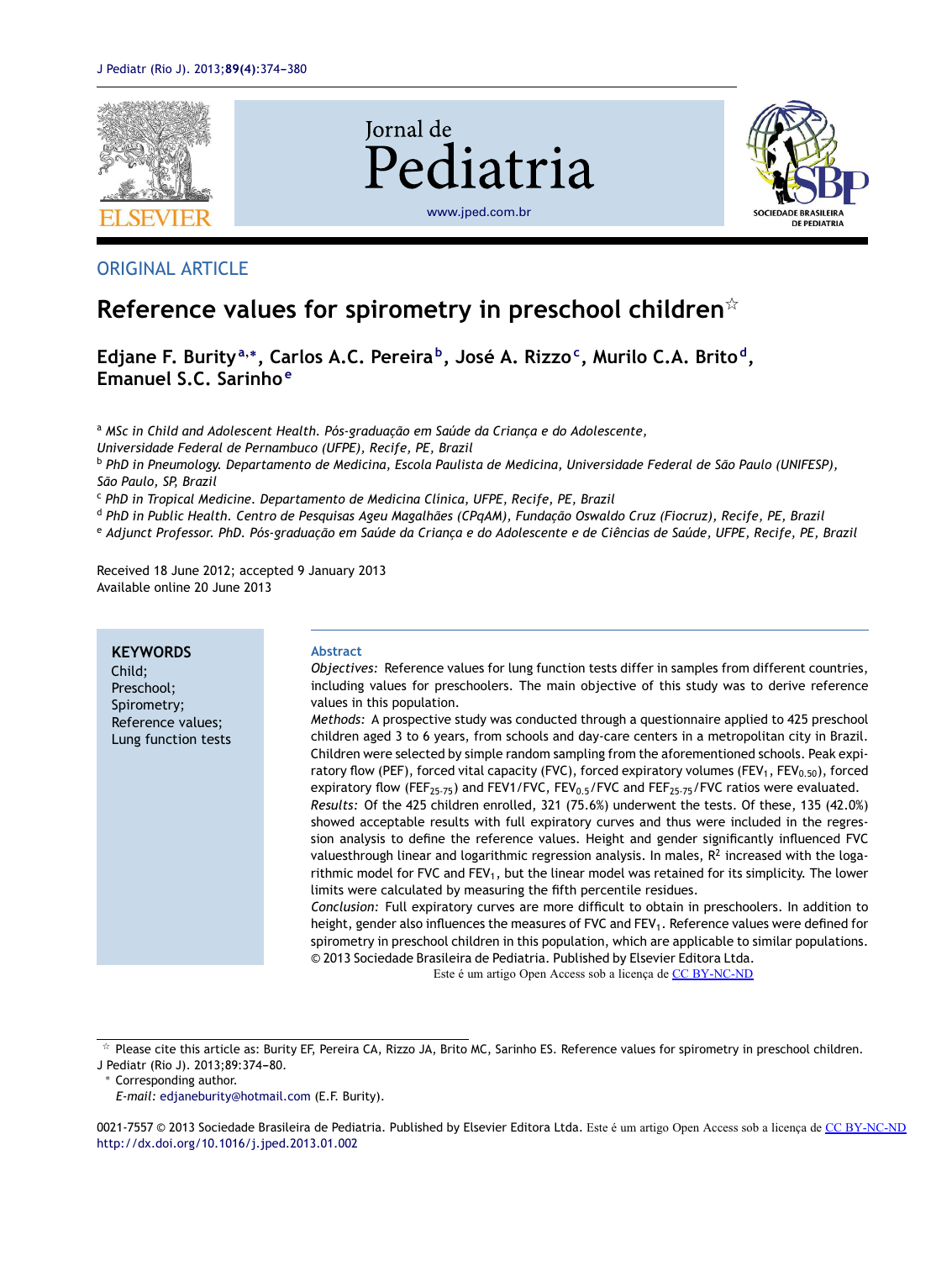### **PALAVRAS-CHAVE**

Crianca: Pré-escolar; Espirometria; Valores de referência; Testes de funcão pulmonar

#### **Valores de referência para espirometria em crianc¸as pré-escolares**

#### **Resumo**

*Objetivos:* : Valores de referência para testes de func¸ão pulmonar diferem em amostras de diferentes países, incluindo valores para pré-escolares. O objetivo principal do presente estudo foi derivar valores de referência em nossa população.

*Métodos:* : Foi realizado estudo prospectivo, com aplicação de questionário a 425 crianças pré-escolares com idade variando entre três e seis anos, provenientes de escolas e creches públicas e privadas de uma cidade metropolitana do Brasil. As criancas foram selecionadas por amostragem aleatória simples dos referidos educandários. Foram avaliados: PFE, CVF, VEF1, VEF<sub>0</sub>,50, FEF<sub>25-75</sub> e as relações: VEF<sub>1</sub>/CVF, VEF<sub>0,5</sub>/CVF e FEF<sub>25-75</sub>/CVF.

*Resultados:* : Das 425 crianças recrutadas, 321 (75,6%) realizaram os testes. Destas, 135 (42,0%) apresentaram manobras aceitáveis, com curvas expiratórias completas e fizeram parte da análise de regressão para definir os valores de referência. Por análise de regressão linear e logarítmica, a estatura e o sexo influenciaram significativamente nas medidas de CVF. No sexo masculino, o r<sup>2</sup> se elevou com o modelo logarítmico, para a CVF e VEF<sub>1</sub>, porém o modelo linear foi mantido, por sua simplicidade. Os limites inferiores foram calculados através das medidas do 5 ◦ percentil dos resíduos.

*Conclusão:* : Curvas expiratórias completas são de mais difícil obtenção em pré-escolares. Além da estatura, o sexo também influencia nas medidas de CVF e VEF1. Foram definidos valores de referência para espirometria em crianças pré-escolares, nessa população, aplicáveis a populações semelhantes.

© 2013 Sociedade Brasileira de Pediatria. Publicado por Elsevier Editora Ltda. Este é um artigo Open Access sob a licença de [CC BY-NC-ND](http://creativecommons.org/licenses/by-nc-nd/4.0/)

## **Introduction**

Several studies have verified that preschool children can adequately perform spirometry tests.<sup>1-6</sup> They have been the basis for spirometry assessment in preschool children in an important document of the American Thoracic Society (ATS) and European Respiratory Society (ERS), $<sup>7</sup>$  $<sup>7</sup>$  $<sup>7</sup>$  and some</sup> of these studies have defined reference values for spirometry in this age range.<sup>1-4</sup> Recent studies have added to these assessments. $8,9$  In 2001, the first study that defined reference values (RV) in 184 white preschool children was published.<sup>[1](#page-5-0)</sup> Subsequently, several authors began to establish RV in other populations,  $2-4,10-16$  and a comparison of data from some of these studies showed agreement among them. $1-3,13,15,16$  Others observed the inappropriateness of applying equations of a given population to another, dissimilar one, and recommended that RV should be defined for each population with similar characteristics.<sup>[4,12](#page-5-0)</sup>

The expiratory maneuver in children at this age range can last less than one second. Reference values for forced expiratory volume in the first 0.5 s or after 0.75 s from the start of forced expiration have been described.<sup>10,12-14</sup>

Regarding schoolchildren, there are RV values available in Brazil for children older than six years (Mallozi),  $17$  but RV values are not available for the age range of 3 to 6 years.

Thus, the aim of this study was to derive reference values for spirometry in preschool children in a Brazilian population sample.

## **Material and method**

A prospective study was conducted from February of 2005 to December of 2006, through a questionnaire applied to 425 preschool children, aged 3 to 6 years, from schools and day-care centers in the city of Recife, Brazil. Children were selected by simple random sampling at the aforementioned institutions. All children whose parents or guardians adequately answered the questionnaire participated in this study. Initially, the sample size consisted of 315 children, of which 240 underwent testing and were part of a recent publication assessing the acceptability and reproducibility of spirometry in preschoolers.<sup>[8](#page-5-0)</sup>

Subsequently, 110 additional children were included in the study to complete a number of tests with full expiration, necessary for the calculation of RV, totaling 425 children. Only children considered free of respiratory disease were selected for the tests, as defined by the questionnaire recommended by the Epidemiology Standardization Project, ATS-DLD-78-C, adapted and validated for use in Brazil.<sup>[18](#page-5-0)</sup> Children with reported birth weight < 2.500 g and gestational age < 37 weeks, respiratory distress at birth, history of use of oxygen for more than 24 hours, prior experience in performing spirometry, or with reported current or prior heart disease that needed or had indication for medication or surgery were also excluded.

The study was approved by the Research Ethics Committee of the Centro de Ciências da Saúde of Universidade Federal de Pernambuco (UFPE), Brazil. An informed consent was obtained from parents or guardians.

#### **Methods**

All children were weighed and measured before each test session; both were performed in duplicate, and the means were calculated. Weight was measured using an electronic Filizola scale (Filizola - São Paulo, Brazil), previously calibrated by the manufacturer. The children were measured and weighed without shoes or socks. For height measurement, a WCS-112-Cardiomed stadiometer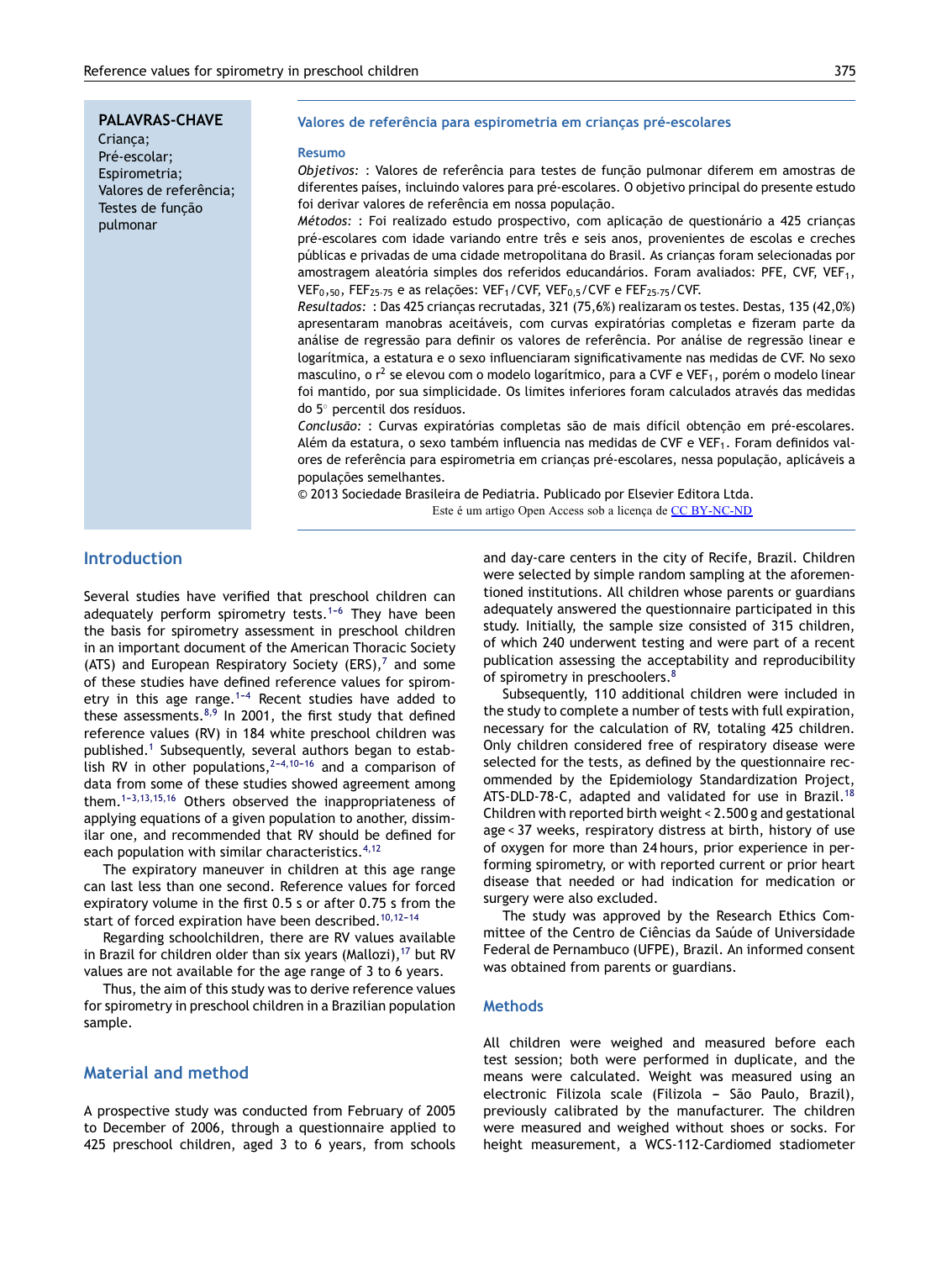(Cardiomed - São Paulo, Brazil) was used, with the platform supported on firm and level ground, with the children standing, without shoes or socks, according to the standard technique.<sup>[19](#page-5-0)</sup>

Three spirometers from the same manufacturer (WinD $X^{TM}$ Spirometry System, software v.1000.64 net; Creative Biomedics International, Inc. - Irvine, California, USA), were used for the tests, which were performed by the same technician, the main author of this study. For calibration, two syringes from the same manufacturer were used, both with three liters. The aforementioned equipment meets the instrument standards recommended by the ATS.<sup>[19](#page-5-0)</sup> In this spirometer, the expiratory flow is measured using a pneumotachograph, and the volume is derived from digital integration of the flow. Results are corrected for body condition, body temperature, ambient pressure, saturated with water vapor, and BTPS. A filter was attached to the spirometer (Creative Biomedics, Inc. - San Clement, CA, USA) and to that, a disposable mouthpiece  $2.5$  cm in diameter - P/Esp. SX/PC.

The following parameters were assessed: peak expiratory flow (PEF), forced vital capacity (FVC), forced expiratory volumes (FEV<sub>1</sub>, FEV<sub>0.50</sub>), forced expiratory flow (FEF<sub>25-75</sub>), as well as  $FEV_1/FVC$ ;  $FEV_{0.5}/FVC$  and  $FEF_{25-75}/FVC$  ratios. Forced expiratory volume in 0.75 of the first second of FVC (FEV<sub>0.75</sub>) could not be assessed, as it was not part of the spirometer program used. Calibration was performed at the examination site before each series of five tests and standardized according to the manufacturer's instructions.

The flow-volume curves were monitored by direct visualization on the computer screen during each test. A computed animation program with visual stimuli, which was already included in the spirometer, was used to better encourage the children. With these encouragements, the children were stimulated to perform the tests as if they were a playing a game; only seven children (2%) refused to perform it. This program consists of several incentive screens, but only two were used: one with a picture of a birthday cake with candles that go out after blowing at them, and another with the image of a circus with a column that becomes colored after being blown at.

Test sessions were suspended after a mean of 12 attempts to achieve acceptable maneuvers, or earlier if the child showed fatigue or disinterest in continuing the test. Each test session, including the instruction time, had a maximum duration of 20 minutes, so there would be subsequent feasibility for its application in clinical practice. The curves were recorded for subsequent analysis.

Each child was individually instructed at the time of the examination, asked to place the disposable cartridge in the mouth, and had it well adjusted, to prevent leaks. The nasal passage was occluded by a nose clip; for the smaller children, the occlusion was performed by the technician using his fingers, as the clip was not adequate for these children. Children were instructed to breathe in tidal volume and then were asked to fill their lungs as much as possible, then to blow as strong, fast, and long as possible. The tests were performed with the children in the standing position for their convenience, as they were better adjusted to the spirometer mouthpiece. The tests were analyzed by two authors of this study.

The highest values of FVC and  $FEV<sub>1</sub>$  were obtained from three best flow-volume curves, not necessarily from the same curve. The FEF<sub>25-75</sub> values were obtained from the curve with the highest sum of FVC and  $FEV_1$  or  $FEV_{0.5}$ , according to the forced expiratory time (FET). The values of  $FEV<sub>0.5</sub>$ were obtained from the curves with higher values of  $FEV<sub>1</sub>$  or FEV<sub>0.5</sub>, when the FET was  $\leq$  1s.

The adopted acceptability criteria were those standardized by the ATS/ERS - update 2005 with full expiratory curves.<sup>[20](#page-5-0)</sup> Thus, curves with end-expiratory point  $\geq 10\%$  PEF were excluded, as recommended by the ATS/ERS, update 200[7](#page-5-0).<sup>7</sup> Curves were accepted with FET  $> 0.5$ , as well as tests with two or more acceptable curves.

Curves were considered unacceptable when, in addition to not meeting the current eligibility criteria, they had peak flow showing no evidence of effort, or were flat, round, had more than one peak or peak shifted to the right; FET < 0.5 s; or had inspiratory pause (hesitation) before the forced expiration.

#### **Statistical analysis**

Regarding the statistical analysis, the formula used to calculate the sample size was: N > 50 + 8m, where *m* is the number of variables. $^{21}$  $^{21}$  $^{21}$  Taking into account equations separated by gender, and considering that height would be the dependent variable, 50 + 8 individuals of each gender should be included. The sample size calculation was based on the height entry only, according to the studies by Nystad and Zapletal.<sup>[2,3](#page-5-0)</sup>

The individual correlations among lung function parameters (PEF, FVC, FEV<sub>1</sub>, FEV<sub>0.5</sub>, FEF<sub>25-75</sub>, FEV<sub>1</sub>/FVC, FEF<sub>25-75</sub>/FVC and  $FEV_{0.5}/FVC$  ratios) and the independent variables (height, weight, age) were evaluated. Independent variables with a correlation and p < 0.10 were entered into multivariate regression equations, separated by gender.

#### **Results**

Of the initial 425 children, 104 (24.4%) were excluded, 81 (19%) due to asthma diagnosis and 23 (5.4%) due to several other causes – preterm birth, low birth weight, heart disease, and refusal to be assessed. In the 321 children (75.6%) who underwent the test, age distribution was: 57 (17.7%) aged 3 years, 118 (36.7%) aged 4 years, 129 (40.1%) aged 5 years, and 17 (5.26%) aged 6 years. Of all children who underwent the tests, only 135 (42.0%) achieved full expiratory curves, according to the ATS/ERS recommendations, update 2005.[18](#page-5-0) Their distribution by age group were: eight (6.0%) at 3 years, 29 (21.4%) at 4 years, 74 (54,8,4%) at 5 years, and nine (6.6%) at 6 years of age. Despite the most recent document directed to preschool considers acceptable partial curves up to 10% of PEF, $<sup>7</sup>$  $<sup>7</sup>$  $<sup>7</sup>$  the authors chose to con-</sup> sider the stricter standards of the previous publication,  $20$  as the study aim was to define RV.

Anthropometric data are shown in [Table](#page-3-0) 1. Regarding ethnicity, there were 66 (48.8%) white children, and 69 (51.2%) mixed-race children, which included 39 (28.8%) black children. Due to the high levels of mixed-race in Brazil, the black ethnicity was not assessed separately.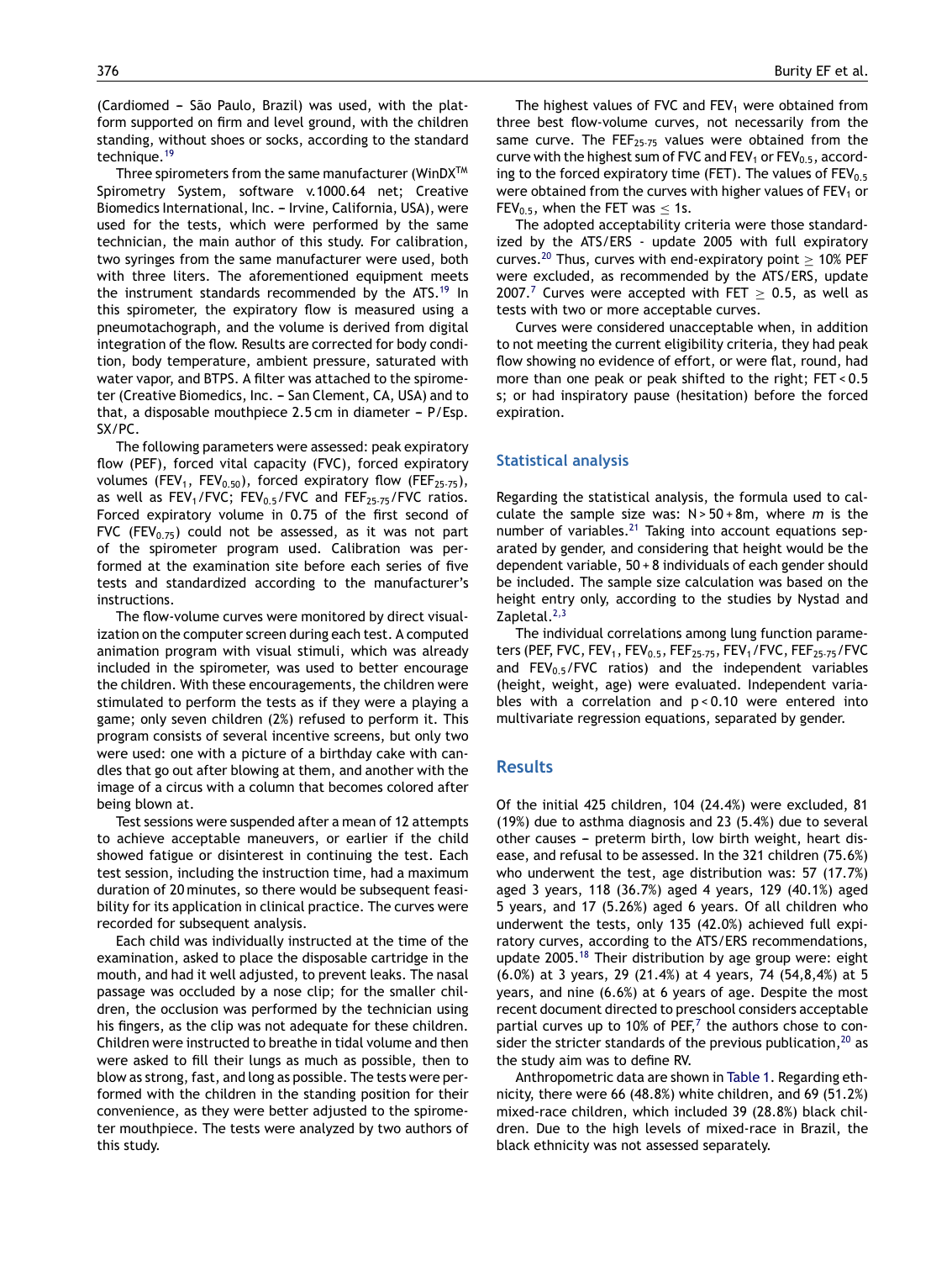|              |                 | Males $(n = 69)$ |                 | Females $(n = 66)$ |
|--------------|-----------------|------------------|-----------------|--------------------|
|              | $x \pm SD$      | Range            | $x \pm SD$      | Range              |
| Age (months) | $60.6 \pm 9.2$  | $36 - 83$        | 61.6 $\pm$ 10.9 | $36 - 83$          |
| Height, (cm) | $108.3 \pm 8.0$ | $85.0 - 123.0$   | $108.1 \pm 6.9$ | $91.5 - 125.5$     |
| Weight (Kg)  | $19.6 \pm 4.9$  | $11 - 37$        | $19.6 \pm 4.2$  | $12.0 - 33.0$      |

<span id="page-3-0"></span>

| Table 1 |  |                                                                                           |
|---------|--|-------------------------------------------------------------------------------------------|
|         |  | Anthropometric values of preschoolers submitted to complete acceptable expiratory curves. |
|         |  |                                                                                           |

SD, standard deviation.

| Table 2 Spirometric values of the children who performed |  |  |
|----------------------------------------------------------|--|--|
| acceptable curves with full exhalation.                  |  |  |

|                         | Males $(n = 69)$<br>$x \pm SD$ | Females $(n = 66)$<br>$x \pm SD$ |
|-------------------------|--------------------------------|----------------------------------|
| $FVC$ (L)               | $1.16 \pm 0.28$                | $1.04 \pm 0.23$                  |
| $FEV_1(L)$              | $1.10 \pm 0.24$                | $1.00 + 0.20$                    |
| FEV <sub>1</sub> /FVC   | $0.95 \pm 0.05$                | $0.96 \pm 0.04$                  |
| FEV $0.5$               | $0.89 \pm 0.19$                | $0.84 \pm 0.16$                  |
| FEF $_{25-75}$ (L/s)    | $1.60 \pm 0.41$                | $1.58 \pm 0.42$                  |
| PEF $(L/s)$             | $2.83 \pm 0.73$                | $2.70 \pm 0.64$                  |
| $FEF25-75/FVC$          | $1.42 \pm 0.35$                | $1.58 \pm 0.42$                  |
| FEV <sub>0.5</sub> /FVC | $0.78 \pm 0.08$                | $0.81 \pm 0.08$                  |

FEF, forced expiratory flow; FEV, forced expiratory volume; FVC, forced vital capacity; PEF, peak expiratory flow; SD, standard deviation.

The assessment of acceptability and reproducibility of this study is detailed in another article by the same authors, recently published. $8$  The mean and standard deviation of spirometric parameters evaluated are shown in Table 2.

A linear and logarithmic regression analysis was performed, separated by gender (males, n=69; females,  $n = 66$ ), with height as the predictive variable. Next, the linear and logarithmic models were compared, and no difference was observed for FVC and FEV<sub>1</sub> in females; in males, however, the  $R^2$  increased with the logarithmic model for FVC (0.64 to 0.70) and for FEV<sub>1</sub> (0.67 to 0.73). Preference was given to the linear model, due to its simplicity. Predicted values were then calculated, separated by gender. The regression equations, also separated by gender, are shown in Tables 3 and 4.

In males, the weight did not influence the derived predicted values. It was observed that the  $FEV<sub>1</sub>/FVC$  ratio decreased with height, but the coefficient of determination was only 4%, demonstrating that it was better to have the lower limit fixed at 0.86, calculated by the fifth percentile, which facilitates interpretation. The correlation of FEF<sub>25-75</sub>/FVC ratio with height was significant, but low. The lower limit of the predicted value, 0.92, can be used for this correlation, based on the fifth percentile value found. The correlation of  $FEV_{0.5}/FVC$  ratio with height was also significant, but low  $(R^2 = 0.11, p = 0.006)$ . For the latter, the lower limit of the predicted value of 0.65 can be used, based on the fifth percentile value found.

In females, FVC and  $FEV<sub>1</sub>$  were augmented with increasing weight, which did not occur in males. [Table](#page-4-0) 4 shows that the calculation of predicted FVC and  $FEV<sub>1</sub>$ , when taking only height into account, results in lower adjusted  $\mathsf{R}^2$ .

The FEV<sub>1</sub>/FVC ratio in females also decreases with height; however, height explains only 19% of the variation. Thus, a constant lower limit could be used, calculated by the 5th percentile of the values found, which would be 88%. The correlations of  $FEF_{25-75}$  and  $FEF_{25-75}$ /FVC ratio with height were significant, but low. The lower limit of the predicted value for both, 1.00, can be used based on the fifth percentile of the values found.

The correlation of VEF $_{0.5}$ /FVC with height was also significant ( $R^2$  = 0.06, p = 0.046), but low. The lower limit of the

|             | Table 3 Regression equations, coefficient of determination $(R^2)$ , and lower limits for spirometric variables in the male reference |
|-------------|---------------------------------------------------------------------------------------------------------------------------------------|
| population. |                                                                                                                                       |
|             |                                                                                                                                       |

| Linear equation         | Height coefficient (cm) | Constant | Adjusted $R^2$ | Lower limit |
|-------------------------|-------------------------|----------|----------------|-------------|
| $FVC$ (L)               | 0.028                   | $-1.842$ | 0.64           | $P - 0.22$  |
| $FEV_1(L)$              | 0.025                   | $-1.610$ | 0.67           | $P - 0.20$  |
| FEV <sub>1</sub> /FVC   | $- - - -$               | $---$    | $---$          | 0.86        |
| $FEV_{0.5}$ (L)         | 0.019                   | $-1.145$ | 0.62           | $P - 0.18$  |
| $FEF_{25-75}$ (L/s)     | 0.028                   | $-1.145$ | 0.29           | $P - 0.47$  |
| PEF(L/s)                | 0.066                   | $-4.359$ | 0.52           | $P - 0.92$  |
| $FEF25-75/FVC$          | $-0.012$                | 2.722    | 0.06           | $P - 0.47$  |
| FEV <sub>0.5</sub> /FVC | $-0.004$                | 1.160    | 0.10           | $P - 0.14$  |

Linear Equations: Height x coefficient + weight x coefficient - constant (as weight had no influence on the calculations, its coefficient was not be considered).

Lower limit = Predicted (P) - fifth percentile of the residual or fifth percentile found.

FEF, forced expiratory flow; FEV, forced expiratory volume; FVC, forced vital capacity; PEF, peak expiratory flow; SD, standard deviation.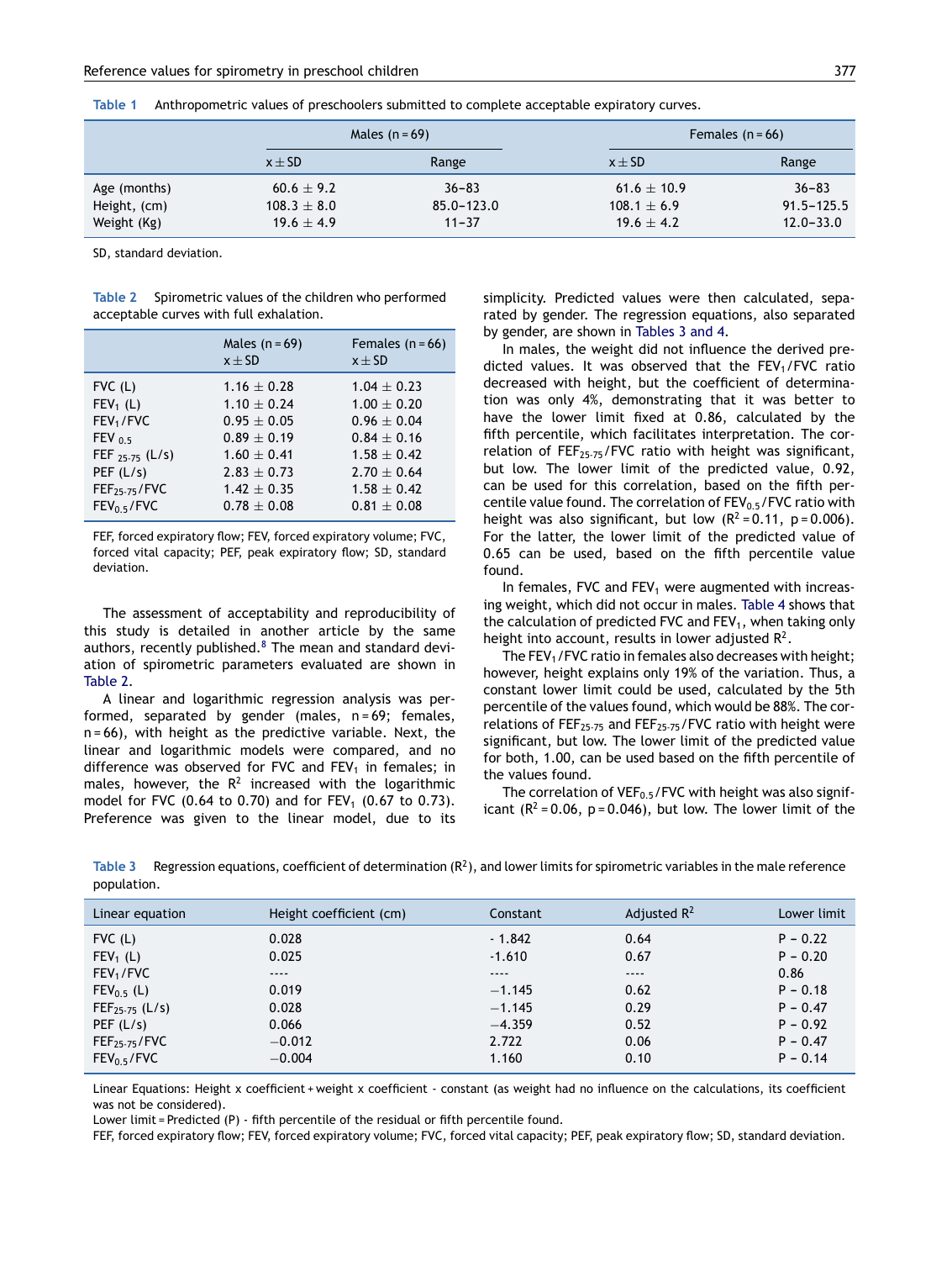| Linear equation         | Height coefficient (cm) | Weight coefficient | Constant | adjusted $R^2$ | Lower limit |
|-------------------------|-------------------------|--------------------|----------|----------------|-------------|
| $FVC$ (L)               | 0.017                   | 0.020              | $-1.19$  | 0.67           | $P - 0.19$  |
| $FVC$ (L)               | 0.026                   | -----              | 1.796    | 0.62           | $P - 0.21$  |
| $FEV_1(L)$              | 0.016                   | 0.015              | $-0.991$ | 0.64           | $P - 0.20$  |
| $FEV_1(L)$              | 0.023                   | -----              | $-1.436$ | 0.59           | $P - 0.21$  |
| FEV <sub>1</sub> /FVC   | $-0.003$                | ------             | 1.237    | 0.19           | $P - 0.07$  |
| FEV $_{0.5}$ (L)        | 0.012                   | 0.010              | $-0.64$  | 0.55           | $P - 0.19$  |
| FEF $_{25-75}$ (L/s)    | 0.018                   | -----              | 0.358    | 0.10           | $P - 0.47$  |
| PEF (L/s)               | 0.057                   | -----              | 3.484    | 0.37           | $P - 0.70$  |
| $FEF25-75/FVC$          | $-0.022$                | -----              | 3.994    | 0.14           | $P - 0.47$  |
| FEV <sub>0.5</sub> /FVC | $-0.005$                | -----              | 1.299    | 0.16           | $P - 0.11$  |

<span id="page-4-0"></span>Table 4 Regression equations, coefficient of determination  $(R^2)$ , and lower limits for spirometric variables in the female reference population.

Linear Equations: Height x coefficient + weight x coefficient - constant.

Lower limit = Predicted (P) - fifth percentile of the residual or fifth percentile found.

FEF, forced expiratory flow; FEV, forced expiratory volume; FVC, forced vital capacity; PEF, peak expiratory flow; SD, standard deviation.

predicted value, which is 0.67, can be used also based on the fifth percentile value found.

### **Discussion**

In the present study, reference values were derived for forced spirometry in preschool children from Recife, Northeastern Brazil, which are applicable to similar populations.

According to the sample calculation obtained, the sample size was sufficient for the study purpose. Only 42.0% of the preschoolers aged 3 to 6 years were able to perform acceptable maneuvers with full expiration, in agreement with the requirements of the ATS/ERS, update [20](#page-5-0)05.<sup>20</sup> This percentage is similar to that found by Zapletal et al., of 40% acceptability at the age range of 3 to 5 years, accepting as a criterion for test conclusion only curves with full expiration.<sup>[3](#page-5-0)</sup> Studies with a high percentage of acceptability applied less stringent curve end criteria, with the inclusion of partial end-expiratory curves  $\leq 10\%$ of PEF.<sup>[2,4,10,16](#page-5-0)</sup> Other authors agreed to accept maneuvers with end-expiratory curves  $<$  25% of PEF.<sup>[1,14](#page-5-0)</sup> These studies derived reference equations for preschoolers considering valid measures of FVC obtained from partial expiration curves.

The large sample loss -  $58%$  of the original sample should not influence the results, considering that the sample size was increased to 2.8 times the initial sample calculation - from 116 to 321 children. The analysis performed with the database of a recently published study, to which the present study is a part of, showed that partial endexpiratory curves up to 10% of PEF, as recommended in a recent document of the ATS/ERS for preschoolers, $<sup>7</sup>$  $<sup>7</sup>$  $<sup>7</sup>$  are</sup> also valid for FVC values.<sup>[8](#page-5-0)</sup> However, no studies have tested the validity of early termination curves, such as  $\leq$  25% of PEF.

Thus, only curves with full or partial expiration up to the limit of  $<$  10% of PEF should be considered for the analysis, aiming to derive reference equations. However,

for greater accuracy of the reference equation, this study has not considered partial curves as valid for this purpose.

Similar to most studies that evaluated RV for spirometry in preschoolers,  $1-4,10-16$  in the present study height was also the best predictor of lung function. It was observed that in addition to height, gender also influences the measures of FVC and FEV<sub>1</sub>, although the contribution was only 4%. By including gender in the analysis, several authors found it showed a small influence.<sup>2,10,12,14-16</sup> Nystad et al. reported that gender had a slight, but significant influence on FVC and  $FEV<sub>1</sub>$  measures. The increase in the coefficient of determination  $(R^2)$  when gender was included was <  $1\%$ .<sup>2</sup> In adults, this influence is  $30\%.$ <sup>[22](#page-6-0)</sup> The observation in the present study, of a 4% increase in  $\mathbb{R}^2$  when adding gender to the analysis, can be explained by the high reproducibility and low variability of parameters. Other studies found no influence of gender.<sup>[1,3](#page-5-0)</sup>

There was a agreement between the coefficient of determination  $(R^2)$  of FVC, FEV<sub>1</sub>, and FEV<sub>0.5</sub> with findings in several other important studies carried out in preschoolers.<sup>2,13-15</sup>

Regarding the regression model, there was significant difference between linear or logarithmic model use in this study, but only for males. Some authors have found a better correlation when using the logarithmic model. $1,3,13$  For simplification purposes, the use of the linear regression model is suggested in both genders, considering height as the dependent variable.[2,12,15,16](#page-5-0)

Most previous studies that evaluated RV in preschool-ers used z-score measures for these calculations.<sup>[2,3,12,15,16](#page-5-0)</sup> Stanojevic et al., in a review study on RV in preschool children, showed that there are differences in the interpretation of spirometry results when using percentage of predicted values or  $z$ -scores.<sup>[11](#page-5-0)</sup> As in the present study, Piccioni et al. also used measures of percentile of predicted values and lower limits.[14](#page-5-0)

Comparing the predicted values calculated by the present study with the values found by other authors, for  $FEV<sub>1</sub>$  preschoolers with mean height and weight values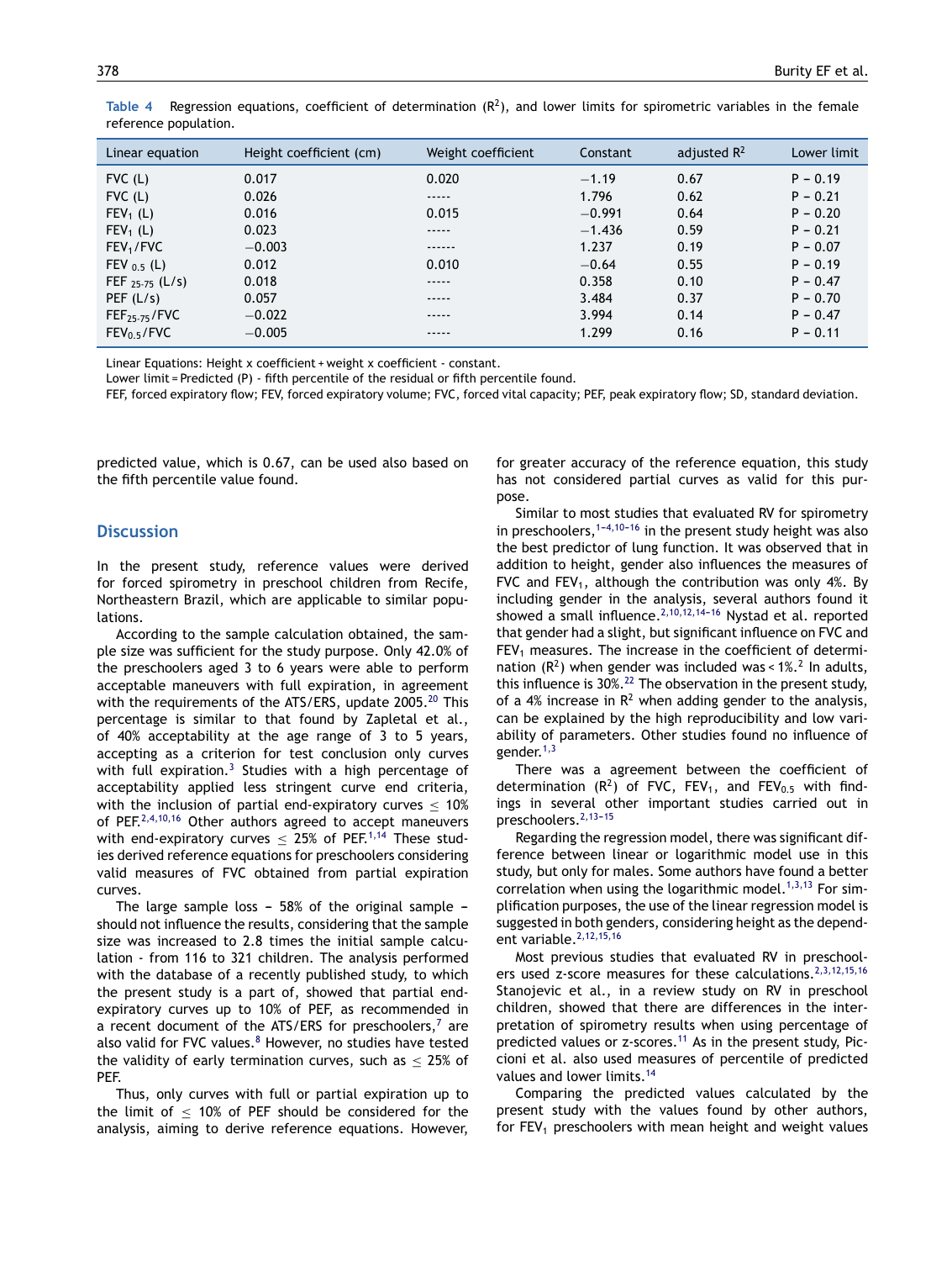<span id="page-5-0"></span>corresponding to those observed in this sample values were found of 1.10, 1.11, 1.08, 1.05 and 1.14, respectively for Burity, 2012; Kjaer, 2008; Nystad, 2002; Zapletal, 2003 and Pesant, 2007. For  $FEV_1$  in females, these values were 1.03, 1.06, 1.05, 1.04, and 1.18, respectively. It is observed that, except for the study by Pesant, the values are very similar. In the Pesant study, different statistical models were used to predict values in males and females, which resulted in the finding of much higher values of  $FEV<sub>1</sub>$  for females.

The limitations of this study include the deficit in the spirometric program used, due to lack of millimetric markings on flow-volume curve charts, preventing the identification of maneuvers with early termination. Moreover, the lack of data on weight and height of normal Brazilian preschool children makes it difficult to compare the data on weight and height obtained in this study in order to define its applicability to the Brazilian population. The data on weight and height were consistent with those of the World Health Organization (WHO) for this age group, so this reference equation can be extrapolated to the Brazilian population. The great difficulty in obtaining full expiratory curves in this age group demonstrates the importance of assessing the  $FEV<sub>0.5</sub>$ in preschoolers. As spirometry quantifies the degree of airway obstruction and aids in the diagnosis of respiratory disease, $^{23}$  $^{23}$  $^{23}$  it is necessary that further studies define the usefulness of  $FEV_{0.5}$  in the evaluation of obstructive diseases, as well as its bronchodilator response cutoff, to be used in the diagnosis of respiratory symptomatic patients.

In conclusion, reference values were obtained from a sample of preschoolers in the Brazilian population. Height and gender were predictive variables for functional parameters. There was little difference between the linear or the logarithmic regression model in this age range.

## **Funding**

This study received financial support from Fundacão de Amparo à Ciência e Tecnologia de Pernambuco (Facepe) -Brazil.

## **Conflicts of interest**

The authors declare no conflicts of interest.

### **Acknowledgements**

To FACEPE, for the funding of this study. To the principals and teachers of the following schools: Escolas Iputinga, Manoel Antônio Freitas, Engenheiro Edinaldo Miranda, Maria Helena Lucena, Espaço Alegre, Dom Helder Câmara, Carochinha, Sítio do Berardo, Creches Menino Jesus and Vinde a Mim, as well as all others selected, for allowing the tests to be performed in their schools. To the parents and guardians, for giving consent for the participation of their children in this survey. To all students, for having the leading role in this research.

#### **References**

- 1. [Eigen](http://refhub.elsevier.com/S0021-7557(13)00093-4/sbref0005) [H,](http://refhub.elsevier.com/S0021-7557(13)00093-4/sbref0005) [Bieler](http://refhub.elsevier.com/S0021-7557(13)00093-4/sbref0005) [H,](http://refhub.elsevier.com/S0021-7557(13)00093-4/sbref0005) [Grant](http://refhub.elsevier.com/S0021-7557(13)00093-4/sbref0005) [D,](http://refhub.elsevier.com/S0021-7557(13)00093-4/sbref0005) [Christoph](http://refhub.elsevier.com/S0021-7557(13)00093-4/sbref0005) [K,](http://refhub.elsevier.com/S0021-7557(13)00093-4/sbref0005) [Terril](http://refhub.elsevier.com/S0021-7557(13)00093-4/sbref0005) [D,](http://refhub.elsevier.com/S0021-7557(13)00093-4/sbref0005) [Heilman](http://refhub.elsevier.com/S0021-7557(13)00093-4/sbref0005) [DK,](http://refhub.elsevier.com/S0021-7557(13)00093-4/sbref0005) [et](http://refhub.elsevier.com/S0021-7557(13)00093-4/sbref0005) [al.](http://refhub.elsevier.com/S0021-7557(13)00093-4/sbref0005) [Spirometric](http://refhub.elsevier.com/S0021-7557(13)00093-4/sbref0005) [pulmonary](http://refhub.elsevier.com/S0021-7557(13)00093-4/sbref0005) [function](http://refhub.elsevier.com/S0021-7557(13)00093-4/sbref0005) [in](http://refhub.elsevier.com/S0021-7557(13)00093-4/sbref0005) [healthy](http://refhub.elsevier.com/S0021-7557(13)00093-4/sbref0005) [preschool](http://refhub.elsevier.com/S0021-7557(13)00093-4/sbref0005) [chil](http://refhub.elsevier.com/S0021-7557(13)00093-4/sbref0005)[dren.](http://refhub.elsevier.com/S0021-7557(13)00093-4/sbref0005) [Am](http://refhub.elsevier.com/S0021-7557(13)00093-4/sbref0005) [J](http://refhub.elsevier.com/S0021-7557(13)00093-4/sbref0005) [Respir](http://refhub.elsevier.com/S0021-7557(13)00093-4/sbref0005) [Crit](http://refhub.elsevier.com/S0021-7557(13)00093-4/sbref0005) [Care](http://refhub.elsevier.com/S0021-7557(13)00093-4/sbref0005) [Med.](http://refhub.elsevier.com/S0021-7557(13)00093-4/sbref0005) [2001;163:619](http://refhub.elsevier.com/S0021-7557(13)00093-4/sbref0005)[-23.](http://refhub.elsevier.com/S0021-7557(13)00093-4/sbref0005)
- 2. [Nystad](http://refhub.elsevier.com/S0021-7557(13)00093-4/sbref0010) [W,](http://refhub.elsevier.com/S0021-7557(13)00093-4/sbref0010) [Samuelsen](http://refhub.elsevier.com/S0021-7557(13)00093-4/sbref0010) [SO,](http://refhub.elsevier.com/S0021-7557(13)00093-4/sbref0010) [Nafstad](http://refhub.elsevier.com/S0021-7557(13)00093-4/sbref0010) [P,](http://refhub.elsevier.com/S0021-7557(13)00093-4/sbref0010) [Edvardsen](http://refhub.elsevier.com/S0021-7557(13)00093-4/sbref0010) [E,](http://refhub.elsevier.com/S0021-7557(13)00093-4/sbref0010) [Stensrud](http://refhub.elsevier.com/S0021-7557(13)00093-4/sbref0010) [T,](http://refhub.elsevier.com/S0021-7557(13)00093-4/sbref0010) [Jaakkola](http://refhub.elsevier.com/S0021-7557(13)00093-4/sbref0010) [JJ.](http://refhub.elsevier.com/S0021-7557(13)00093-4/sbref0010) [Feasibility](http://refhub.elsevier.com/S0021-7557(13)00093-4/sbref0010) [of](http://refhub.elsevier.com/S0021-7557(13)00093-4/sbref0010) [measuring](http://refhub.elsevier.com/S0021-7557(13)00093-4/sbref0010) [lung](http://refhub.elsevier.com/S0021-7557(13)00093-4/sbref0010) [function](http://refhub.elsevier.com/S0021-7557(13)00093-4/sbref0010) [in](http://refhub.elsevier.com/S0021-7557(13)00093-4/sbref0010) [preschool](http://refhub.elsevier.com/S0021-7557(13)00093-4/sbref0010) [children.](http://refhub.elsevier.com/S0021-7557(13)00093-4/sbref0010) [Thorax.](http://refhub.elsevier.com/S0021-7557(13)00093-4/sbref0010) 2002;57:1021-7.
- 3. [Zapletal](http://refhub.elsevier.com/S0021-7557(13)00093-4/sbref0015) [A,](http://refhub.elsevier.com/S0021-7557(13)00093-4/sbref0015) [Chalupova](http://refhub.elsevier.com/S0021-7557(13)00093-4/sbref0015) [J.](http://refhub.elsevier.com/S0021-7557(13)00093-4/sbref0015) [Forced](http://refhub.elsevier.com/S0021-7557(13)00093-4/sbref0015) [expiratory](http://refhub.elsevier.com/S0021-7557(13)00093-4/sbref0015) [parameters](http://refhub.elsevier.com/S0021-7557(13)00093-4/sbref0015) [in](http://refhub.elsevier.com/S0021-7557(13)00093-4/sbref0015) [healthy](http://refhub.elsevier.com/S0021-7557(13)00093-4/sbref0015) [preschool](http://refhub.elsevier.com/S0021-7557(13)00093-4/sbref0015) [children](http://refhub.elsevier.com/S0021-7557(13)00093-4/sbref0015) [\(3-6](http://refhub.elsevier.com/S0021-7557(13)00093-4/sbref0015) [years](http://refhub.elsevier.com/S0021-7557(13)00093-4/sbref0015) [of](http://refhub.elsevier.com/S0021-7557(13)00093-4/sbref0015) [age\).](http://refhub.elsevier.com/S0021-7557(13)00093-4/sbref0015) [Pediatr](http://refhub.elsevier.com/S0021-7557(13)00093-4/sbref0015) [Pulmonol.](http://refhub.elsevier.com/S0021-7557(13)00093-4/sbref0015) 2003;35:200-7.
- 4. [Aurora](http://refhub.elsevier.com/S0021-7557(13)00093-4/sbref0020) [P,](http://refhub.elsevier.com/S0021-7557(13)00093-4/sbref0020) [Stocks](http://refhub.elsevier.com/S0021-7557(13)00093-4/sbref0020) [J,](http://refhub.elsevier.com/S0021-7557(13)00093-4/sbref0020) [Oliver](http://refhub.elsevier.com/S0021-7557(13)00093-4/sbref0020) [C,](http://refhub.elsevier.com/S0021-7557(13)00093-4/sbref0020) [Saunders](http://refhub.elsevier.com/S0021-7557(13)00093-4/sbref0020) [C,](http://refhub.elsevier.com/S0021-7557(13)00093-4/sbref0020) [Castle](http://refhub.elsevier.com/S0021-7557(13)00093-4/sbref0020) [R,](http://refhub.elsevier.com/S0021-7557(13)00093-4/sbref0020) [Chaziparasidis](http://refhub.elsevier.com/S0021-7557(13)00093-4/sbref0020) [G,](http://refhub.elsevier.com/S0021-7557(13)00093-4/sbref0020) [et](http://refhub.elsevier.com/S0021-7557(13)00093-4/sbref0020) [al.,](http://refhub.elsevier.com/S0021-7557(13)00093-4/sbref0020) [on](http://refhub.elsevier.com/S0021-7557(13)00093-4/sbref0020) [behalf](http://refhub.elsevier.com/S0021-7557(13)00093-4/sbref0020) [of](http://refhub.elsevier.com/S0021-7557(13)00093-4/sbref0020) [the](http://refhub.elsevier.com/S0021-7557(13)00093-4/sbref0020) [London](http://refhub.elsevier.com/S0021-7557(13)00093-4/sbref0020) [Cystic](http://refhub.elsevier.com/S0021-7557(13)00093-4/sbref0020) [Fibrosis](http://refhub.elsevier.com/S0021-7557(13)00093-4/sbref0020) [Collabo](http://refhub.elsevier.com/S0021-7557(13)00093-4/sbref0020)[ration.](http://refhub.elsevier.com/S0021-7557(13)00093-4/sbref0020) [Quality](http://refhub.elsevier.com/S0021-7557(13)00093-4/sbref0020) [control](http://refhub.elsevier.com/S0021-7557(13)00093-4/sbref0020) [for](http://refhub.elsevier.com/S0021-7557(13)00093-4/sbref0020) [spirometric](http://refhub.elsevier.com/S0021-7557(13)00093-4/sbref0020) [in](http://refhub.elsevier.com/S0021-7557(13)00093-4/sbref0020) [preschool](http://refhub.elsevier.com/S0021-7557(13)00093-4/sbref0020) [children](http://refhub.elsevier.com/S0021-7557(13)00093-4/sbref0020) [with](http://refhub.elsevier.com/S0021-7557(13)00093-4/sbref0020) [and](http://refhub.elsevier.com/S0021-7557(13)00093-4/sbref0020) [without](http://refhub.elsevier.com/S0021-7557(13)00093-4/sbref0020) [lung](http://refhub.elsevier.com/S0021-7557(13)00093-4/sbref0020) [disease.](http://refhub.elsevier.com/S0021-7557(13)00093-4/sbref0020) [Am](http://refhub.elsevier.com/S0021-7557(13)00093-4/sbref0020) [J](http://refhub.elsevier.com/S0021-7557(13)00093-4/sbref0020) [Respir](http://refhub.elsevier.com/S0021-7557(13)00093-4/sbref0020) [Crit](http://refhub.elsevier.com/S0021-7557(13)00093-4/sbref0020) [Care](http://refhub.elsevier.com/S0021-7557(13)00093-4/sbref0020) [Med.](http://refhub.elsevier.com/S0021-7557(13)00093-4/sbref0020) 2004:169:1152-9.
- 5. [Kanengiser](http://refhub.elsevier.com/S0021-7557(13)00093-4/sbref0025) [S,](http://refhub.elsevier.com/S0021-7557(13)00093-4/sbref0025) [Dozor](http://refhub.elsevier.com/S0021-7557(13)00093-4/sbref0025) [AJ.](http://refhub.elsevier.com/S0021-7557(13)00093-4/sbref0025) [Forced](http://refhub.elsevier.com/S0021-7557(13)00093-4/sbref0025) [expiratory](http://refhub.elsevier.com/S0021-7557(13)00093-4/sbref0025) [maneuvers](http://refhub.elsevier.com/S0021-7557(13)00093-4/sbref0025) [in](http://refhub.elsevier.com/S0021-7557(13)00093-4/sbref0025) [children](http://refhub.elsevier.com/S0021-7557(13)00093-4/sbref0025) [aged](http://refhub.elsevier.com/S0021-7557(13)00093-4/sbref0025) [3](http://refhub.elsevier.com/S0021-7557(13)00093-4/sbref0025) [to](http://refhub.elsevier.com/S0021-7557(13)00093-4/sbref0025) [5](http://refhub.elsevier.com/S0021-7557(13)00093-4/sbref0025) [years.](http://refhub.elsevier.com/S0021-7557(13)00093-4/sbref0025) [Pediatr](http://refhub.elsevier.com/S0021-7557(13)00093-4/sbref0025) [Pulmonol.](http://refhub.elsevier.com/S0021-7557(13)00093-4/sbref0025) [1994;18:](http://refhub.elsevier.com/S0021-7557(13)00093-4/sbref0025)  $144 - 9.$
- 6. [Crenesse](http://refhub.elsevier.com/S0021-7557(13)00093-4/sbref0030) [D,](http://refhub.elsevier.com/S0021-7557(13)00093-4/sbref0030) [Berlioz](http://refhub.elsevier.com/S0021-7557(13)00093-4/sbref0030) [M,](http://refhub.elsevier.com/S0021-7557(13)00093-4/sbref0030) [Bourrier](http://refhub.elsevier.com/S0021-7557(13)00093-4/sbref0030) [T,](http://refhub.elsevier.com/S0021-7557(13)00093-4/sbref0030) [Albertini](http://refhub.elsevier.com/S0021-7557(13)00093-4/sbref0030) [M.](http://refhub.elsevier.com/S0021-7557(13)00093-4/sbref0030) [Spirometry](http://refhub.elsevier.com/S0021-7557(13)00093-4/sbref0030) [in](http://refhub.elsevier.com/S0021-7557(13)00093-4/sbref0030) [children](http://refhub.elsevier.com/S0021-7557(13)00093-4/sbref0030) [aged](http://refhub.elsevier.com/S0021-7557(13)00093-4/sbref0030) [3](http://refhub.elsevier.com/S0021-7557(13)00093-4/sbref0030) [to](http://refhub.elsevier.com/S0021-7557(13)00093-4/sbref0030) [5](http://refhub.elsevier.com/S0021-7557(13)00093-4/sbref0030) [years:](http://refhub.elsevier.com/S0021-7557(13)00093-4/sbref0030) [reliability](http://refhub.elsevier.com/S0021-7557(13)00093-4/sbref0030) [of](http://refhub.elsevier.com/S0021-7557(13)00093-4/sbref0030) [forced](http://refhub.elsevier.com/S0021-7557(13)00093-4/sbref0030) [expiratory](http://refhub.elsevier.com/S0021-7557(13)00093-4/sbref0030) [maneuvers.](http://refhub.elsevier.com/S0021-7557(13)00093-4/sbref0030) [Pediatr](http://refhub.elsevier.com/S0021-7557(13)00093-4/sbref0030) [Pulmonol.](http://refhub.elsevier.com/S0021-7557(13)00093-4/sbref0030) 2001;32:56-61.
- 7. [American](http://refhub.elsevier.com/S0021-7557(13)00093-4/sbref0035) [Thoracic](http://refhub.elsevier.com/S0021-7557(13)00093-4/sbref0035) [Society](http://refhub.elsevier.com/S0021-7557(13)00093-4/sbref0035) [Documents.](http://refhub.elsevier.com/S0021-7557(13)00093-4/sbref0035) [An](http://refhub.elsevier.com/S0021-7557(13)00093-4/sbref0035) [Official](http://refhub.elsevier.com/S0021-7557(13)00093-4/sbref0035) [American](http://refhub.elsevier.com/S0021-7557(13)00093-4/sbref0035) [Thoracic](http://refhub.elsevier.com/S0021-7557(13)00093-4/sbref0035) [Society/European](http://refhub.elsevier.com/S0021-7557(13)00093-4/sbref0035) [Respiratory](http://refhub.elsevier.com/S0021-7557(13)00093-4/sbref0035) [Society](http://refhub.elsevier.com/S0021-7557(13)00093-4/sbref0035) [Statement:](http://refhub.elsevier.com/S0021-7557(13)00093-4/sbref0035) [pul](http://refhub.elsevier.com/S0021-7557(13)00093-4/sbref0035)[monary](http://refhub.elsevier.com/S0021-7557(13)00093-4/sbref0035) [function](http://refhub.elsevier.com/S0021-7557(13)00093-4/sbref0035) [testing](http://refhub.elsevier.com/S0021-7557(13)00093-4/sbref0035) [in](http://refhub.elsevier.com/S0021-7557(13)00093-4/sbref0035) [preschool](http://refhub.elsevier.com/S0021-7557(13)00093-4/sbref0035) [children.](http://refhub.elsevier.com/S0021-7557(13)00093-4/sbref0035) [Am](http://refhub.elsevier.com/S0021-7557(13)00093-4/sbref0035) [J](http://refhub.elsevier.com/S0021-7557(13)00093-4/sbref0035) [Respir](http://refhub.elsevier.com/S0021-7557(13)00093-4/sbref0035) [Crit](http://refhub.elsevier.com/S0021-7557(13)00093-4/sbref0035) [Care](http://refhub.elsevier.com/S0021-7557(13)00093-4/sbref0035) [Med.](http://refhub.elsevier.com/S0021-7557(13)00093-4/sbref0035) 2007:175:1304[-45.](http://refhub.elsevier.com/S0021-7557(13)00093-4/sbref0035)
- 8. [Burity](http://refhub.elsevier.com/S0021-7557(13)00093-4/sbref0040) [EF,](http://refhub.elsevier.com/S0021-7557(13)00093-4/sbref0040) [Pereira](http://refhub.elsevier.com/S0021-7557(13)00093-4/sbref0040) [CA,](http://refhub.elsevier.com/S0021-7557(13)00093-4/sbref0040) [Rizzo](http://refhub.elsevier.com/S0021-7557(13)00093-4/sbref0040) [JA,](http://refhub.elsevier.com/S0021-7557(13)00093-4/sbref0040) [Sarinho](http://refhub.elsevier.com/S0021-7557(13)00093-4/sbref0040) [ES,](http://refhub.elsevier.com/S0021-7557(13)00093-4/sbref0040) [Jones](http://refhub.elsevier.com/S0021-7557(13)00093-4/sbref0040) [MH.](http://refhub.elsevier.com/S0021-7557(13)00093-4/sbref0040) [Efeito](http://refhub.elsevier.com/S0021-7557(13)00093-4/sbref0040) [da](http://refhub.elsevier.com/S0021-7557(13)00093-4/sbref0040) terminação [precoce](http://refhub.elsevier.com/S0021-7557(13)00093-4/sbref0040) [da](http://refhub.elsevier.com/S0021-7557(13)00093-4/sbref0040) expiração [nos](http://refhub.elsevier.com/S0021-7557(13)00093-4/sbref0040) [parâmetros](http://refhub.elsevier.com/S0021-7557(13)00093-4/sbref0040) [espirométri](http://refhub.elsevier.com/S0021-7557(13)00093-4/sbref0040)[cos](http://refhub.elsevier.com/S0021-7557(13)00093-4/sbref0040) [em](http://refhub.elsevier.com/S0021-7557(13)00093-4/sbref0040) crianças [pré-escolares](http://refhub.elsevier.com/S0021-7557(13)00093-4/sbref0040) [saudáveis.](http://refhub.elsevier.com/S0021-7557(13)00093-4/sbref0040) [J](http://refhub.elsevier.com/S0021-7557(13)00093-4/sbref0040) [Bras](http://refhub.elsevier.com/S0021-7557(13)00093-4/sbref0040) [Pneumol.](http://refhub.elsevier.com/S0021-7557(13)00093-4/sbref0040) 2011:37:464[-70.](http://refhub.elsevier.com/S0021-7557(13)00093-4/sbref0040)
- 9. [Veras](http://refhub.elsevier.com/S0021-7557(13)00093-4/sbref0045) [TN,](http://refhub.elsevier.com/S0021-7557(13)00093-4/sbref0045) [Pinto](http://refhub.elsevier.com/S0021-7557(13)00093-4/sbref0045) [LA.](http://refhub.elsevier.com/S0021-7557(13)00093-4/sbref0045) [Viabilidade](http://refhub.elsevier.com/S0021-7557(13)00093-4/sbref0045) [da](http://refhub.elsevier.com/S0021-7557(13)00093-4/sbref0045) realizacão [de](http://refhub.elsevier.com/S0021-7557(13)00093-4/sbref0045) [espirometria](http://refhub.elsevier.com/S0021-7557(13)00093-4/sbref0045) [em](http://refhub.elsevier.com/S0021-7557(13)00093-4/sbref0045) [pré-escolares.](http://refhub.elsevier.com/S0021-7557(13)00093-4/sbref0045) [J](http://refhub.elsevier.com/S0021-7557(13)00093-4/sbref0045) [Bras](http://refhub.elsevier.com/S0021-7557(13)00093-4/sbref0045) [Pneumol.](http://refhub.elsevier.com/S0021-7557(13)00093-4/sbref0045) [2011;37:69](http://refhub.elsevier.com/S0021-7557(13)00093-4/sbref0045)[-74.](http://refhub.elsevier.com/S0021-7557(13)00093-4/sbref0045)
- 10. [Zhang](http://refhub.elsevier.com/S0021-7557(13)00093-4/sbref0050) [QL,](http://refhub.elsevier.com/S0021-7557(13)00093-4/sbref0050) [Zheng](http://refhub.elsevier.com/S0021-7557(13)00093-4/sbref0050) [JP,](http://refhub.elsevier.com/S0021-7557(13)00093-4/sbref0050) [Yuan](http://refhub.elsevier.com/S0021-7557(13)00093-4/sbref0050) [BT,](http://refhub.elsevier.com/S0021-7557(13)00093-4/sbref0050) [He](http://refhub.elsevier.com/S0021-7557(13)00093-4/sbref0050) [H,](http://refhub.elsevier.com/S0021-7557(13)00093-4/sbref0050) [Wang](http://refhub.elsevier.com/S0021-7557(13)00093-4/sbref0050) [J,](http://refhub.elsevier.com/S0021-7557(13)00093-4/sbref0050) [An](http://refhub.elsevier.com/S0021-7557(13)00093-4/sbref0050) [JY,](http://refhub.elsevier.com/S0021-7557(13)00093-4/sbref0050) [et](http://refhub.elsevier.com/S0021-7557(13)00093-4/sbref0050) [al.](http://refhub.elsevier.com/S0021-7557(13)00093-4/sbref0050) [Feasibil](http://refhub.elsevier.com/S0021-7557(13)00093-4/sbref0050)[ity](http://refhub.elsevier.com/S0021-7557(13)00093-4/sbref0050) [and](http://refhub.elsevier.com/S0021-7557(13)00093-4/sbref0050) [predicted](http://refhub.elsevier.com/S0021-7557(13)00093-4/sbref0050) [equations](http://refhub.elsevier.com/S0021-7557(13)00093-4/sbref0050) [of](http://refhub.elsevier.com/S0021-7557(13)00093-4/sbref0050) [spirometry](http://refhub.elsevier.com/S0021-7557(13)00093-4/sbref0050) [in](http://refhub.elsevier.com/S0021-7557(13)00093-4/sbref0050) [Shenzhen](http://refhub.elsevier.com/S0021-7557(13)00093-4/sbref0050) [preschool](http://refhub.elsevier.com/S0021-7557(13)00093-4/sbref0050) [children.](http://refhub.elsevier.com/S0021-7557(13)00093-4/sbref0050) [Zhonghua](http://refhub.elsevier.com/S0021-7557(13)00093-4/sbref0050) [Er](http://refhub.elsevier.com/S0021-7557(13)00093-4/sbref0050) [Ke](http://refhub.elsevier.com/S0021-7557(13)00093-4/sbref0050) [Za](http://refhub.elsevier.com/S0021-7557(13)00093-4/sbref0050) [Zhi.](http://refhub.elsevier.com/S0021-7557(13)00093-4/sbref0050) 2005;43:843-8.
- 11. [Stanojeviz](http://refhub.elsevier.com/S0021-7557(13)00093-4/sbref0055) [S,](http://refhub.elsevier.com/S0021-7557(13)00093-4/sbref0055) [Wadw](http://refhub.elsevier.com/S0021-7557(13)00093-4/sbref0055) [A,](http://refhub.elsevier.com/S0021-7557(13)00093-4/sbref0055) [Lum](http://refhub.elsevier.com/S0021-7557(13)00093-4/sbref0055) [S,](http://refhub.elsevier.com/S0021-7557(13)00093-4/sbref0055) [Stocks](http://refhub.elsevier.com/S0021-7557(13)00093-4/sbref0055) [J.](http://refhub.elsevier.com/S0021-7557(13)00093-4/sbref0055) [Reference](http://refhub.elsevier.com/S0021-7557(13)00093-4/sbref0055) [equations](http://refhub.elsevier.com/S0021-7557(13)00093-4/sbref0055) [for](http://refhub.elsevier.com/S0021-7557(13)00093-4/sbref0055) [pulmonary](http://refhub.elsevier.com/S0021-7557(13)00093-4/sbref0055) [function](http://refhub.elsevier.com/S0021-7557(13)00093-4/sbref0055) [tests](http://refhub.elsevier.com/S0021-7557(13)00093-4/sbref0055) [in](http://refhub.elsevier.com/S0021-7557(13)00093-4/sbref0055) [preschool](http://refhub.elsevier.com/S0021-7557(13)00093-4/sbref0055) [children:](http://refhub.elsevier.com/S0021-7557(13)00093-4/sbref0055) [a](http://refhub.elsevier.com/S0021-7557(13)00093-4/sbref0055) [review.](http://refhub.elsevier.com/S0021-7557(13)00093-4/sbref0055) [Pediatr](http://refhub.elsevier.com/S0021-7557(13)00093-4/sbref0055) [Pulmonol.](http://refhub.elsevier.com/S0021-7557(13)00093-4/sbref0055) 2007;42:962-72.
- 12. [Jeng](http://refhub.elsevier.com/S0021-7557(13)00093-4/sbref0060) [MJ,](http://refhub.elsevier.com/S0021-7557(13)00093-4/sbref0060) [Chang](http://refhub.elsevier.com/S0021-7557(13)00093-4/sbref0060) [HL,](http://refhub.elsevier.com/S0021-7557(13)00093-4/sbref0060) [Tsai](http://refhub.elsevier.com/S0021-7557(13)00093-4/sbref0060) [MC,](http://refhub.elsevier.com/S0021-7557(13)00093-4/sbref0060) [Tsao](http://refhub.elsevier.com/S0021-7557(13)00093-4/sbref0060) [PC,](http://refhub.elsevier.com/S0021-7557(13)00093-4/sbref0060) [Yang](http://refhub.elsevier.com/S0021-7557(13)00093-4/sbref0060) [CF,](http://refhub.elsevier.com/S0021-7557(13)00093-4/sbref0060) [Lee](http://refhub.elsevier.com/S0021-7557(13)00093-4/sbref0060) [YS,](http://refhub.elsevier.com/S0021-7557(13)00093-4/sbref0060) [et](http://refhub.elsevier.com/S0021-7557(13)00093-4/sbref0060) [al.](http://refhub.elsevier.com/S0021-7557(13)00093-4/sbref0060) [Spirometric](http://refhub.elsevier.com/S0021-7557(13)00093-4/sbref0060) [pulmonary](http://refhub.elsevier.com/S0021-7557(13)00093-4/sbref0060) [function](http://refhub.elsevier.com/S0021-7557(13)00093-4/sbref0060) [parameters](http://refhub.elsevier.com/S0021-7557(13)00093-4/sbref0060) [of](http://refhub.elsevier.com/S0021-7557(13)00093-4/sbref0060) [healthy](http://refhub.elsevier.com/S0021-7557(13)00093-4/sbref0060) [Chi](http://refhub.elsevier.com/S0021-7557(13)00093-4/sbref0060)[nese](http://refhub.elsevier.com/S0021-7557(13)00093-4/sbref0060) [children](http://refhub.elsevier.com/S0021-7557(13)00093-4/sbref0060) [aged](http://refhub.elsevier.com/S0021-7557(13)00093-4/sbref0060) [3-6](http://refhub.elsevier.com/S0021-7557(13)00093-4/sbref0060) [years](http://refhub.elsevier.com/S0021-7557(13)00093-4/sbref0060) [in](http://refhub.elsevier.com/S0021-7557(13)00093-4/sbref0060) [Taiwan.](http://refhub.elsevier.com/S0021-7557(13)00093-4/sbref0060) [Pediatr](http://refhub.elsevier.com/S0021-7557(13)00093-4/sbref0060) [Pulmonol.](http://refhub.elsevier.com/S0021-7557(13)00093-4/sbref0060) 2009;44:676-82.
- 13. [Pesant](http://refhub.elsevier.com/S0021-7557(13)00093-4/sbref0065) [C,](http://refhub.elsevier.com/S0021-7557(13)00093-4/sbref0065) [Santschi](http://refhub.elsevier.com/S0021-7557(13)00093-4/sbref0065) [M,](http://refhub.elsevier.com/S0021-7557(13)00093-4/sbref0065) [Praud](http://refhub.elsevier.com/S0021-7557(13)00093-4/sbref0065) [JP,](http://refhub.elsevier.com/S0021-7557(13)00093-4/sbref0065) [Geoffroy](http://refhub.elsevier.com/S0021-7557(13)00093-4/sbref0065) [M,](http://refhub.elsevier.com/S0021-7557(13)00093-4/sbref0065) [Niyonsenga](http://refhub.elsevier.com/S0021-7557(13)00093-4/sbref0065) [T,](http://refhub.elsevier.com/S0021-7557(13)00093-4/sbref0065) [Vlachos-Mayer](http://refhub.elsevier.com/S0021-7557(13)00093-4/sbref0065) [H.](http://refhub.elsevier.com/S0021-7557(13)00093-4/sbref0065) [Spirometry](http://refhub.elsevier.com/S0021-7557(13)00093-4/sbref0065) [pulmonary](http://refhub.elsevier.com/S0021-7557(13)00093-4/sbref0065) [function](http://refhub.elsevier.com/S0021-7557(13)00093-4/sbref0065) [in](http://refhub.elsevier.com/S0021-7557(13)00093-4/sbref0065) [3-to](http://refhub.elsevier.com/S0021-7557(13)00093-4/sbref0065) [5-year](http://refhub.elsevier.com/S0021-7557(13)00093-4/sbref0065)[old](http://refhub.elsevier.com/S0021-7557(13)00093-4/sbref0065) [children.](http://refhub.elsevier.com/S0021-7557(13)00093-4/sbref0065) [Pediatr](http://refhub.elsevier.com/S0021-7557(13)00093-4/sbref0065) [Pulmonol.](http://refhub.elsevier.com/S0021-7557(13)00093-4/sbref0065) 2007;42:263-71.
- 14. [Piccioni](http://refhub.elsevier.com/S0021-7557(13)00093-4/sbref0070) [P,](http://refhub.elsevier.com/S0021-7557(13)00093-4/sbref0070) [Borraccino](http://refhub.elsevier.com/S0021-7557(13)00093-4/sbref0070) [A,](http://refhub.elsevier.com/S0021-7557(13)00093-4/sbref0070) [Forneris](http://refhub.elsevier.com/S0021-7557(13)00093-4/sbref0070) [MP,](http://refhub.elsevier.com/S0021-7557(13)00093-4/sbref0070) [Migliore](http://refhub.elsevier.com/S0021-7557(13)00093-4/sbref0070) [E,](http://refhub.elsevier.com/S0021-7557(13)00093-4/sbref0070) [Carena](http://refhub.elsevier.com/S0021-7557(13)00093-4/sbref0070) [C,](http://refhub.elsevier.com/S0021-7557(13)00093-4/sbref0070) [Big](http://refhub.elsevier.com/S0021-7557(13)00093-4/sbref0070)[namini](http://refhub.elsevier.com/S0021-7557(13)00093-4/sbref0070) [E,](http://refhub.elsevier.com/S0021-7557(13)00093-4/sbref0070) [et](http://refhub.elsevier.com/S0021-7557(13)00093-4/sbref0070) [al.](http://refhub.elsevier.com/S0021-7557(13)00093-4/sbref0070) [Reference](http://refhub.elsevier.com/S0021-7557(13)00093-4/sbref0070) [values](http://refhub.elsevier.com/S0021-7557(13)00093-4/sbref0070) [of](http://refhub.elsevier.com/S0021-7557(13)00093-4/sbref0070) [forced](http://refhub.elsevier.com/S0021-7557(13)00093-4/sbref0070) [expiratory](http://refhub.elsevier.com/S0021-7557(13)00093-4/sbref0070) [volumes](http://refhub.elsevier.com/S0021-7557(13)00093-4/sbref0070) [and](http://refhub.elsevier.com/S0021-7557(13)00093-4/sbref0070) [pulmonary](http://refhub.elsevier.com/S0021-7557(13)00093-4/sbref0070) [flows](http://refhub.elsevier.com/S0021-7557(13)00093-4/sbref0070) [in](http://refhub.elsevier.com/S0021-7557(13)00093-4/sbref0070) [3-6](http://refhub.elsevier.com/S0021-7557(13)00093-4/sbref0070) [year](http://refhub.elsevier.com/S0021-7557(13)00093-4/sbref0070) [children:](http://refhub.elsevier.com/S0021-7557(13)00093-4/sbref0070) [a](http://refhub.elsevier.com/S0021-7557(13)00093-4/sbref0070) [cross-sectional](http://refhub.elsevier.com/S0021-7557(13)00093-4/sbref0070) [study.](http://refhub.elsevier.com/S0021-7557(13)00093-4/sbref0070) [Respiratory](http://refhub.elsevier.com/S0021-7557(13)00093-4/sbref0070) [Research.](http://refhub.elsevier.com/S0021-7557(13)00093-4/sbref0070) [2007;8:14.](http://refhub.elsevier.com/S0021-7557(13)00093-4/sbref0070)
- 15. [Kjaer](http://refhub.elsevier.com/S0021-7557(13)00093-4/sbref0075) [HF,](http://refhub.elsevier.com/S0021-7557(13)00093-4/sbref0075) [Ellen](http://refhub.elsevier.com/S0021-7557(13)00093-4/sbref0075) [E,](http://refhub.elsevier.com/S0021-7557(13)00093-4/sbref0075) [Bindslev-Jensen](http://refhub.elsevier.com/S0021-7557(13)00093-4/sbref0075) [C,](http://refhub.elsevier.com/S0021-7557(13)00093-4/sbref0075) [Host](http://refhub.elsevier.com/S0021-7557(13)00093-4/sbref0075) [A.](http://refhub.elsevier.com/S0021-7557(13)00093-4/sbref0075) [Spirometry](http://refhub.elsevier.com/S0021-7557(13)00093-4/sbref0075) [in](http://refhub.elsevier.com/S0021-7557(13)00093-4/sbref0075) [an](http://refhub.elsevier.com/S0021-7557(13)00093-4/sbref0075) [unselected](http://refhub.elsevier.com/S0021-7557(13)00093-4/sbref0075) [group](http://refhub.elsevier.com/S0021-7557(13)00093-4/sbref0075) [of](http://refhub.elsevier.com/S0021-7557(13)00093-4/sbref0075) [6-year-old](http://refhub.elsevier.com/S0021-7557(13)00093-4/sbref0075) [children:](http://refhub.elsevier.com/S0021-7557(13)00093-4/sbref0075) [the](http://refhub.elsevier.com/S0021-7557(13)00093-4/sbref0075) [DARC](http://refhub.elsevier.com/S0021-7557(13)00093-4/sbref0075) [birth](http://refhub.elsevier.com/S0021-7557(13)00093-4/sbref0075) [cohort](http://refhub.elsevier.com/S0021-7557(13)00093-4/sbref0075) [study.](http://refhub.elsevier.com/S0021-7557(13)00093-4/sbref0075) [Pediatr](http://refhub.elsevier.com/S0021-7557(13)00093-4/sbref0075) [Pulmonol.](http://refhub.elsevier.com/S0021-7557(13)00093-4/sbref0075) [2008;43:806](http://refhub.elsevier.com/S0021-7557(13)00093-4/sbref0075)-[14.](http://refhub.elsevier.com/S0021-7557(13)00093-4/sbref0075)
- 16. [Pérez-Yarza](http://refhub.elsevier.com/S0021-7557(13)00093-4/sbref0080) [EG,](http://refhub.elsevier.com/S0021-7557(13)00093-4/sbref0080) [Villa](http://refhub.elsevier.com/S0021-7557(13)00093-4/sbref0080) [JR,](http://refhub.elsevier.com/S0021-7557(13)00093-4/sbref0080) [Cobos](http://refhub.elsevier.com/S0021-7557(13)00093-4/sbref0080) [N,](http://refhub.elsevier.com/S0021-7557(13)00093-4/sbref0080) [Navarro](http://refhub.elsevier.com/S0021-7557(13)00093-4/sbref0080) [M,](http://refhub.elsevier.com/S0021-7557(13)00093-4/sbref0080) [Salcedo](http://refhub.elsevier.com/S0021-7557(13)00093-4/sbref0080) [A,](http://refhub.elsevier.com/S0021-7557(13)00093-4/sbref0080) [Martin](http://refhub.elsevier.com/S0021-7557(13)00093-4/sbref0080) [C,](http://refhub.elsevier.com/S0021-7557(13)00093-4/sbref0080) [et](http://refhub.elsevier.com/S0021-7557(13)00093-4/sbref0080) [al.](http://refhub.elsevier.com/S0021-7557(13)00093-4/sbref0080) [Espirometria](http://refhub.elsevier.com/S0021-7557(13)00093-4/sbref0080) [forzada](http://refhub.elsevier.com/S0021-7557(13)00093-4/sbref0080) [en](http://refhub.elsevier.com/S0021-7557(13)00093-4/sbref0080) [preescolares](http://refhub.elsevier.com/S0021-7557(13)00093-4/sbref0080) [sanos](http://refhub.elsevier.com/S0021-7557(13)00093-4/sbref0080) [bajo](http://refhub.elsevier.com/S0021-7557(13)00093-4/sbref0080) [las](http://refhub.elsevier.com/S0021-7557(13)00093-4/sbref0080) [recomendaciones](http://refhub.elsevier.com/S0021-7557(13)00093-4/sbref0080) [de](http://refhub.elsevier.com/S0021-7557(13)00093-4/sbref0080) [la](http://refhub.elsevier.com/S0021-7557(13)00093-4/sbref0080) [ATS/ERS:](http://refhub.elsevier.com/S0021-7557(13)00093-4/sbref0080) [studio](http://refhub.elsevier.com/S0021-7557(13)00093-4/sbref0080) [CANDELA.](http://refhub.elsevier.com/S0021-7557(13)00093-4/sbref0080) [An](http://refhub.elsevier.com/S0021-7557(13)00093-4/sbref0080) [Pediatr](http://refhub.elsevier.com/S0021-7557(13)00093-4/sbref0080) [\(Barc\).](http://refhub.elsevier.com/S0021-7557(13)00093-4/sbref0080) [2009;70:3](http://refhub.elsevier.com/S0021-7557(13)00093-4/sbref0080)-[11.](http://refhub.elsevier.com/S0021-7557(13)00093-4/sbref0080)
- 17. [Sociedade](http://refhub.elsevier.com/S0021-7557(13)00093-4/sbref0085) [Brasileira](http://refhub.elsevier.com/S0021-7557(13)00093-4/sbref0085) [de](http://refhub.elsevier.com/S0021-7557(13)00093-4/sbref0085) [Pneumologia](http://refhub.elsevier.com/S0021-7557(13)00093-4/sbref0085) [e](http://refhub.elsevier.com/S0021-7557(13)00093-4/sbref0085) [Tisiologia.](http://refhub.elsevier.com/S0021-7557(13)00093-4/sbref0085) [Con](http://refhub.elsevier.com/S0021-7557(13)00093-4/sbref0085)[senso](http://refhub.elsevier.com/S0021-7557(13)00093-4/sbref0085) [brasileiro](http://refhub.elsevier.com/S0021-7557(13)00093-4/sbref0085) [de](http://refhub.elsevier.com/S0021-7557(13)00093-4/sbref0085) [espirometria.](http://refhub.elsevier.com/S0021-7557(13)00093-4/sbref0085) [J](http://refhub.elsevier.com/S0021-7557(13)00093-4/sbref0085) [Bras](http://refhub.elsevier.com/S0021-7557(13)00093-4/sbref0085) [Pneumol.](http://refhub.elsevier.com/S0021-7557(13)00093-4/sbref0085) [1996;22:](http://refhub.elsevier.com/S0021-7557(13)00093-4/sbref0085)  $134 - 5.$  $134 - 5.$  $134 - 5.$
- 18. [Esteves](http://refhub.elsevier.com/S0021-7557(13)00093-4/sbref0090) [A,](http://refhub.elsevier.com/S0021-7557(13)00093-4/sbref0090) [Solé](http://refhub.elsevier.com/S0021-7557(13)00093-4/sbref0090) [D,](http://refhub.elsevier.com/S0021-7557(13)00093-4/sbref0090) [Ferraz](http://refhub.elsevier.com/S0021-7557(13)00093-4/sbref0090) [M.](http://refhub.elsevier.com/S0021-7557(13)00093-4/sbref0090) [Adaptation](http://refhub.elsevier.com/S0021-7557(13)00093-4/sbref0090) [and](http://refhub.elsevier.com/S0021-7557(13)00093-4/sbref0090) [validity](http://refhub.elsevier.com/S0021-7557(13)00093-4/sbref0090) [of](http://refhub.elsevier.com/S0021-7557(13)00093-4/sbref0090) [the](http://refhub.elsevier.com/S0021-7557(13)00093-4/sbref0090) [ATS-](http://refhub.elsevier.com/S0021-7557(13)00093-4/sbref0090)[DLD-78-C](http://refhub.elsevier.com/S0021-7557(13)00093-4/sbref0090) [questionnaire](http://refhub.elsevier.com/S0021-7557(13)00093-4/sbref0090) [for](http://refhub.elsevier.com/S0021-7557(13)00093-4/sbref0090) [asthma](http://refhub.elsevier.com/S0021-7557(13)00093-4/sbref0090) [diagnosis](http://refhub.elsevier.com/S0021-7557(13)00093-4/sbref0090) [in](http://refhub.elsevier.com/S0021-7557(13)00093-4/sbref0090) [children](http://refhub.elsevier.com/S0021-7557(13)00093-4/sbref0090) [under](http://refhub.elsevier.com/S0021-7557(13)00093-4/sbref0090) [13](http://refhub.elsevier.com/S0021-7557(13)00093-4/sbref0090) [years](http://refhub.elsevier.com/S0021-7557(13)00093-4/sbref0090) [of](http://refhub.elsevier.com/S0021-7557(13)00093-4/sbref0090) [age.](http://refhub.elsevier.com/S0021-7557(13)00093-4/sbref0090) [Braz](http://refhub.elsevier.com/S0021-7557(13)00093-4/sbref0090) [Ped](http://refhub.elsevier.com/S0021-7557(13)00093-4/sbref0090) [News.](http://refhub.elsevier.com/S0021-7557(13)00093-4/sbref0090) 1999;1:3-5.
- 19. [American](http://refhub.elsevier.com/S0021-7557(13)00093-4/sbref0095) [Thoracic](http://refhub.elsevier.com/S0021-7557(13)00093-4/sbref0095) [Society.](http://refhub.elsevier.com/S0021-7557(13)00093-4/sbref0095) [Standardization](http://refhub.elsevier.com/S0021-7557(13)00093-4/sbref0095) [of](http://refhub.elsevier.com/S0021-7557(13)00093-4/sbref0095) [spirometry:](http://refhub.elsevier.com/S0021-7557(13)00093-4/sbref0095) [1994](http://refhub.elsevier.com/S0021-7557(13)00093-4/sbref0095) [update.](http://refhub.elsevier.com/S0021-7557(13)00093-4/sbref0095) [Am](http://refhub.elsevier.com/S0021-7557(13)00093-4/sbref0095) [J](http://refhub.elsevier.com/S0021-7557(13)00093-4/sbref0095) [Respir](http://refhub.elsevier.com/S0021-7557(13)00093-4/sbref0095) [Crit](http://refhub.elsevier.com/S0021-7557(13)00093-4/sbref0095) [Care](http://refhub.elsevier.com/S0021-7557(13)00093-4/sbref0095) [Med.](http://refhub.elsevier.com/S0021-7557(13)00093-4/sbref0095) 1995;152:1107-36.
- 20. [Miller](http://refhub.elsevier.com/S0021-7557(13)00093-4/sbref0100) [MR,](http://refhub.elsevier.com/S0021-7557(13)00093-4/sbref0100) [Hankinson](http://refhub.elsevier.com/S0021-7557(13)00093-4/sbref0100) [J,](http://refhub.elsevier.com/S0021-7557(13)00093-4/sbref0100) [Brusasco](http://refhub.elsevier.com/S0021-7557(13)00093-4/sbref0100) [V,](http://refhub.elsevier.com/S0021-7557(13)00093-4/sbref0100) [Burgos](http://refhub.elsevier.com/S0021-7557(13)00093-4/sbref0100) [F,](http://refhub.elsevier.com/S0021-7557(13)00093-4/sbref0100) [Casaburi](http://refhub.elsevier.com/S0021-7557(13)00093-4/sbref0100) [R,](http://refhub.elsevier.com/S0021-7557(13)00093-4/sbref0100) [Coates](http://refhub.elsevier.com/S0021-7557(13)00093-4/sbref0100) [A,](http://refhub.elsevier.com/S0021-7557(13)00093-4/sbref0100) [et](http://refhub.elsevier.com/S0021-7557(13)00093-4/sbref0100) [al.](http://refhub.elsevier.com/S0021-7557(13)00093-4/sbref0100) [Standardization](http://refhub.elsevier.com/S0021-7557(13)00093-4/sbref0100) [of](http://refhub.elsevier.com/S0021-7557(13)00093-4/sbref0100) [spirometry.](http://refhub.elsevier.com/S0021-7557(13)00093-4/sbref0100) [Eur](http://refhub.elsevier.com/S0021-7557(13)00093-4/sbref0100) [Respir](http://refhub.elsevier.com/S0021-7557(13)00093-4/sbref0100) [J.](http://refhub.elsevier.com/S0021-7557(13)00093-4/sbref0100) 2005;26:319-38.